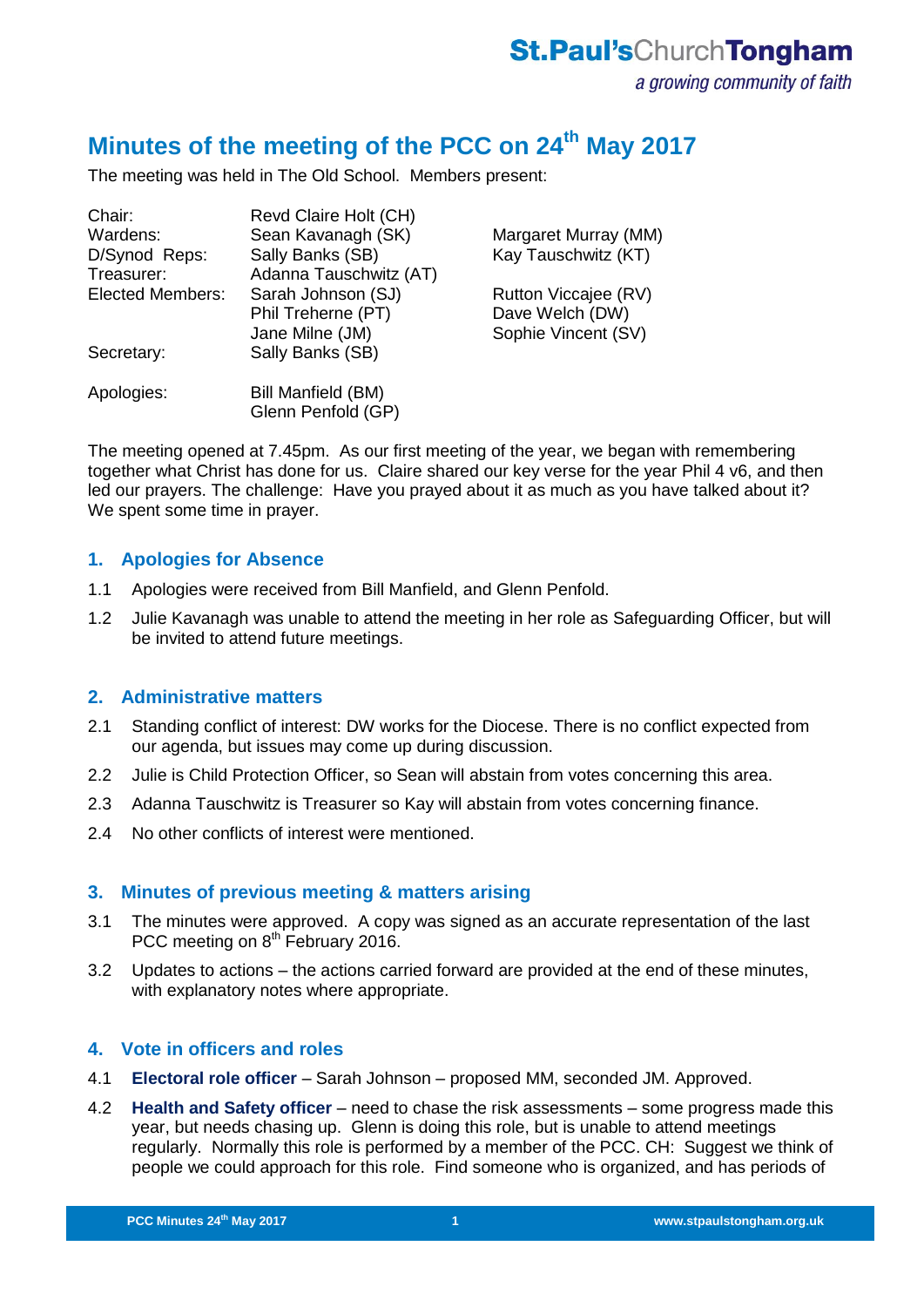time they can dedicate to this.

**Action: All:** Please consider and email suitable names to Claire.

- 4.3 **Vice Chair**: Senior Warden Sean Kavanagh CH proposed, PT seconded. Approved.
- 4.4 **PCC Secretary**: Sally Banks Proposed SK, seconded MM. Approved.
- 4.5 **Treasurer**: Adanna Tauschwitz Proposed SK, seconded SJ. Approved, with 1 abstention KT.
- 4.6 **Safeguarding officer**: Julie Kavanagh Proposed MM, seconded DW. Approved, with 1 abstention SK.
- 4.7 **Standing Committee** meetings after church on a Sunday in the months between PCC meetings. CH, Wardens, PCC Secretary, Treasurer. In addition, Phil Treherne – proposed by RV, seconded by JM, Approved.
- 4.8 **Cheque signatories** Double check that Paul Burdett has been removed from the list. Currently we have MM, ST, SB, AE.

**Action: AT** – confirm that PB has been removed as a signatory.

4.9 Any need to co-opt an additional person onto the PCC to fulfill a particular role? SK: could we invite someone from our Youth Group?

Action: **DW** - to investigate whether we could co-opt one of our young people to be a member of the PCC.

## **5. Church Development Plan**

5.1 The Coordinators for the areas in our CDP are accountable to the PCC. CH proposed that we invite the coordinators to come to future PCC meetings, to focus on each area in turn. The five Co-ordinators are:

Prayer, Children and Families, Youth, Pastoral Care, Outreach.

5.2 We could look at Prayer first. SJ suggested Children and Families was first, as Helen is dealing with a lot of changes in this area. Proposed this one for July; Prayer for the September meeting.

## **6. 2x PCC members to check inventory**

6.1 Bill has done it two years running, so should probably stand down. Sarah Johnson volunteered, with Kay Tauschwitz. CH proposed that each volunteer should do this role for two years running, so Sarah continue next year also, and Kay stands down, as this year will be his second year.

**Action: SJ/KT** to check inventory, to complete before July PCC meeting.

## **7. Terms of Reference for PCC**

7.1 These were reviewed and updated last year. Chairs of sub-committees were left vague so that they could be appointed at this first PCC meeting of the year. All happy to approve, PT abstained.

## **8. Approval of Events for the Summer Term**

8.1 Walk to Cathedral.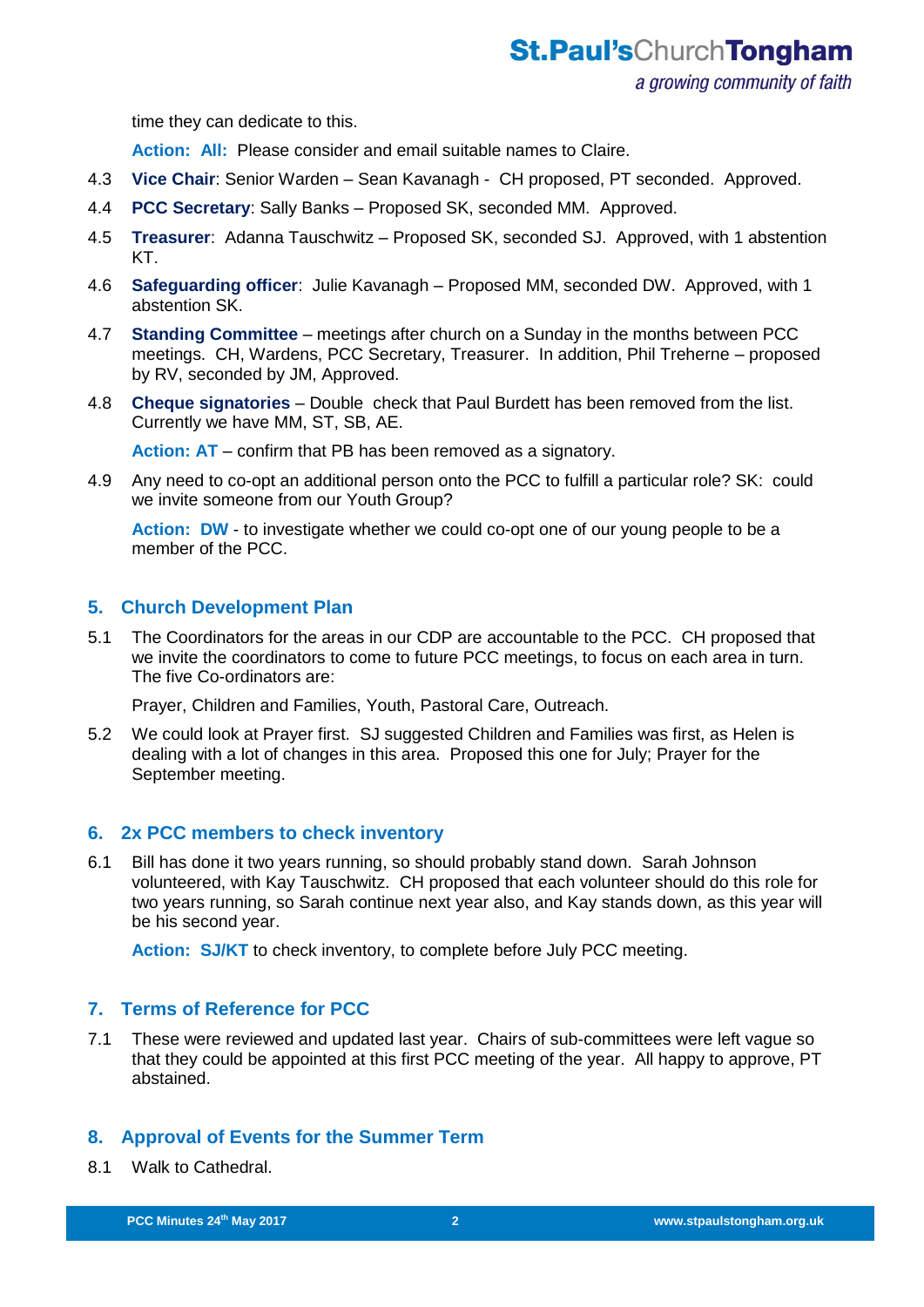**St.Paul'sChurchTongham** 

8.2 **Fundraising event for the Ramp.** A risk assessment needs to be done, and will be emailed to PCC for review. There are no financial issues, as this is an event to raise money.

Initial planning discussions have taken place, and the plan is to hold this event in July. **Approved**.

**Action**: CH/SV to meet to plan this event in detail.

8.3 **Summer Buzz**: – this is an established event and there are no significant changes. There were no questions or concerns. Helen is leading this event and planning is well underway. **Approved.**

#### **9. Finance Report – Adanna Tauschwitz**

- 9.1 Adanna has had a handover meeting with Nicki, and is just getting started with her role.
- 9.2 7k for the ramp. Total £40k in our account. Other amounts are also allocated for specific purposes

**Action:** AT to forward the first report to SB to circulate to PCC when it's available.

9.3 The appointment of the Independent Examiner of Accounts at the APCM required names to be recorded in the minutes for proposer and seconder. Proposer: Margaret Murray and seconder: Sean Kavanagh.

## **10. Changes to Parish Share Calculation**

- 10.1 There are changes to the way Parish Share is calculated, and we are one of the 44 parishes who will be affected. The change will come in in a year's time, and there will be a 3 year period of transition allowed for. In the past we have been heavily subsidised. Currently we are paying around £40k. In the future, this could be as high as £62k.
- 10.2 There has been a loud outcry concerning the effect on smaller churches.
- 10.3 CH advises us to wait and see. We need to trust God, and step out in faith. We should not be curtailing our ministry because of this. The best way to face this is to focus on mission and continue to draw people in. Back to the image of deep water. If God wants us to be here, we will be.
- 10.4 Claire proposes to wait until we know more, but interested to hear everyone's views. The view of the meeting was to wait until the individual meeting with St Paul's is held, at which point more will be known.
- 10.5 DW abstained from the discussions under this item.

#### **11. Maintenance**

- 11.1 Correction to minutes 4 heaters have been ordered (not 2).
- 11.2 **Action 7.4 on 19/Oct/1** confirms approval for the management of the trees.

- 11.3 **Sound System.** CH proposes James White does a professional assessment of the system and makes recommendations for addressing the problems which we are experiencing. SK has another expert contact who he would recommend, so we could use this as a second opinion. **Approved.**
- 11.4 Once the system is sorted out, we need to offer training so that we can have a group of people in the church who can manage the system.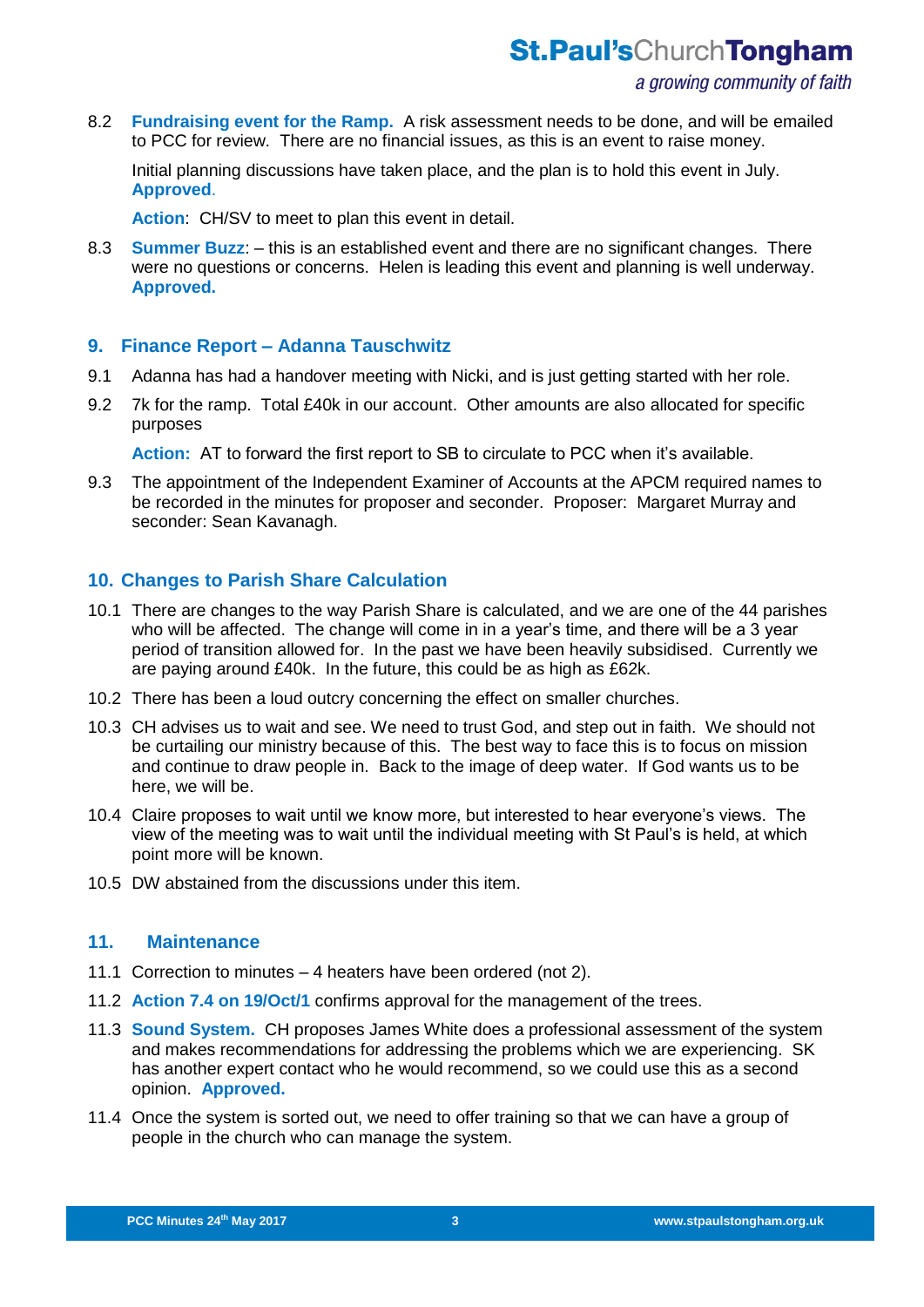a growing community of faith

## **12. Sub-Committees – Review of Membership**

- 12.1 **Vision S-C** achieved it's purpose and is now disbanded.
- 12.2 **Finance S-C** to support Adanna, escalate decisions to PCC or issues where Adanna needs support. Sally has been in this team due to her role in the office, but wishes to stand down. Sophie volunteered to join, and Nicki has also offered to continue as a member. Adanna to Chair.

**Action: AT** – to talk to Greg to see if he would like to join the FinSub.

- 12.3 **Maintenance S-C** got a very good rhythm of meetings going, which . Sean, Phil, Bill, Margaret. John Clifton has recently joined. Paul Burdett is no longer a member. Wardens to Chair.
- 12.4 **Mission S-C** Claire will chair this year to try and get this moving. SK suggested Julie might be interested in this team. Sue Treherne has been a member due to her links with the Nepal charities which we support.

## **13. AOB**

- 13.1 Change of planning resources for the children's team, proposal received from Helen. **Approved**.
- 13.2 Natasha Clifton is available to help out for the next 3 weeks. The meeting agreed that this should be paid, but not at the full rate. Use the National Living Wage which is currently £8.45/hour. It is expected that she will do a maximum of 4 hours per week.
- 13.3 St Paul's polo shirts. Sophie brought a sample pale blue polo and quotation for us to look at and review.
- 13.4 We need to have a review of the Safeguarding Policy. Add to agenda for next meeting. **Action:** CH/SB

## **14. Future PCC / Sub-Committee Meetings**

| <b>Meeting</b>              | <b>Date</b>                                 | <b>Refreshments</b>                                                                   |
|-----------------------------|---------------------------------------------|---------------------------------------------------------------------------------------|
| Maintenance<br>& Mission SC | $w/c$ 12 <sup>th</sup> June                 |                                                                                       |
| FinSub                      | $\overline{w/c}$ 19 <sup>th</sup> June 2017 |                                                                                       |
| <b>PCC</b>                  | 19 <sup>th</sup> July 2017                  | Sarah and Sean                                                                        |
| Standing<br><b>Cttee</b>    | $11^{th}$ June 2017                         | After church on 2 <sup>nd</sup> Sunday on non-<br>PCC months. (Next meeting Aug 13th) |

Please let Sally know if you are unable to provide refreshments on your nominated date, preferably with an alternative volunteer!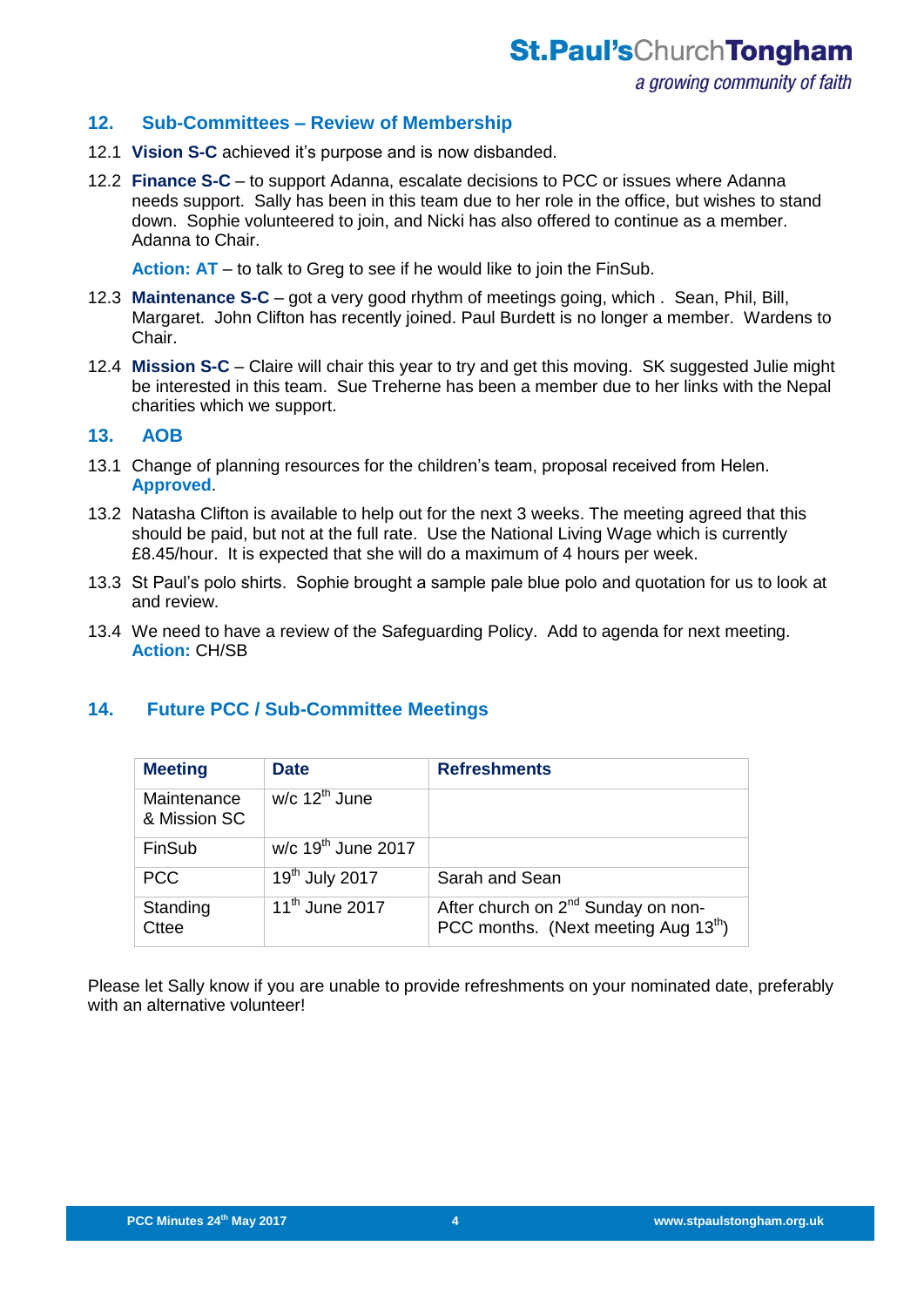# **15. Record of Actions**

15.1 Actions Carried Forward from Previous Meeting:

| ID     | <b>Owner</b> | <b>Description</b>                                                                                                                                                                                                                                                                                                                       | <b>Who</b>         | <b>Due</b><br><b>Date</b> | <b>Done</b>                      |
|--------|--------------|------------------------------------------------------------------------------------------------------------------------------------------------------------------------------------------------------------------------------------------------------------------------------------------------------------------------------------------|--------------------|---------------------------|----------------------------------|
| 1605/1 | <b>PCC</b>   | Undertake risk assessments with<br>each group, using the template form<br>from CH.                                                                                                                                                                                                                                                       | SK/MM              | End<br>Aug                | In.<br>progress                  |
| 1607/1 | <b>PCC</b>   | PCC TOR Update to reflect<br>discussion in Section 2, and circulate<br>to PCC.                                                                                                                                                                                                                                                           | <b>CH</b>          | 30/11                     | <b>Review</b><br>at this<br>mtg. |
| 1607/3 | <b>PCC</b>   | Involve HR and PS in fundraising for<br>Porch/Ramp project.                                                                                                                                                                                                                                                                              | <b>CH</b>          | 31/7                      | Ongoing                          |
| 1610/2 | <b>PCC</b>   | Thank volunteers for cleaning church,<br>now Alison has taken this over.                                                                                                                                                                                                                                                                 | CH/RV              | 30/4                      | At APCM                          |
| 1702/1 | MaintSub     | Get quotation for push button<br>hydraulic flush system for Gents<br>bathroom. This solution was not<br>suitable for our set up. For discussion<br>at Maintenance Cttee.                                                                                                                                                                 | Maint<br><b>SC</b> | 1 Mar                     |                                  |
| 1702/2 | FinSub       | Chase up new Gift Aid forms, based<br>on old list from Mike Ellis. Poor<br>response to request for new forms.<br>Nicki has handed over to Adanna.<br>CH suggested the old list is reviewed<br>to see who hasn't filled in a new one,<br>and those who haven't responsed<br>should be contacted.<br>Natasha Clifton could help with this. | <b>AT</b>          | 31 Mar                    |                                  |

15.2 Actions Arising from this Meeting:

| ID     | <b>Owner</b> | <b>Description</b>                                                                               | <b>Who</b> | <b>Due</b><br><b>Date</b> | <b>Done</b> |
|--------|--------------|--------------------------------------------------------------------------------------------------|------------|---------------------------|-------------|
| 1705/1 | <b>PCC</b>   | Consider candidates for the H&S role,<br>pass suggestions to CH.                                 | All        | July<br><b>PCC</b>        |             |
| 1705/2 | <b>PCC</b>   | Confirm PB has been removed as a<br>signatory                                                    | <b>AT</b>  | 30/06                     |             |
| 1705/3 | <b>PCC</b>   | Investigate possibility of co-opting<br>one of our young people onto PCC.                        | <b>DW</b>  | July<br><b>PCC</b>        |             |
| 1705/4 | <b>PCC</b>   | Check inventory.                                                                                 | SJ/KT      | July<br><b>PCC</b>        |             |
| 1705/5 | <b>PCC</b>   | Meet to do detailed planning for<br>fundraising event for ramp project.                          | CH/SV      | 30/06                     |             |
| 1705/6 | <b>PCC</b>   | Forward first Finance report to PCC<br>as soon as available. AT to provide<br>to SB to send out. | AT/SB      | 30/06                     |             |
| 1705/7 | FinSub       | Talk to Greg to see if he would like to<br>join FinSub                                           | <b>AT</b>  | 30/06                     |             |
| 1705/8 | <b>PCC</b>   | Agenda item for next meeting -<br>review of Safeguarding Policy.                                 | CH/SB      | July<br><b>PCC</b>        |             |